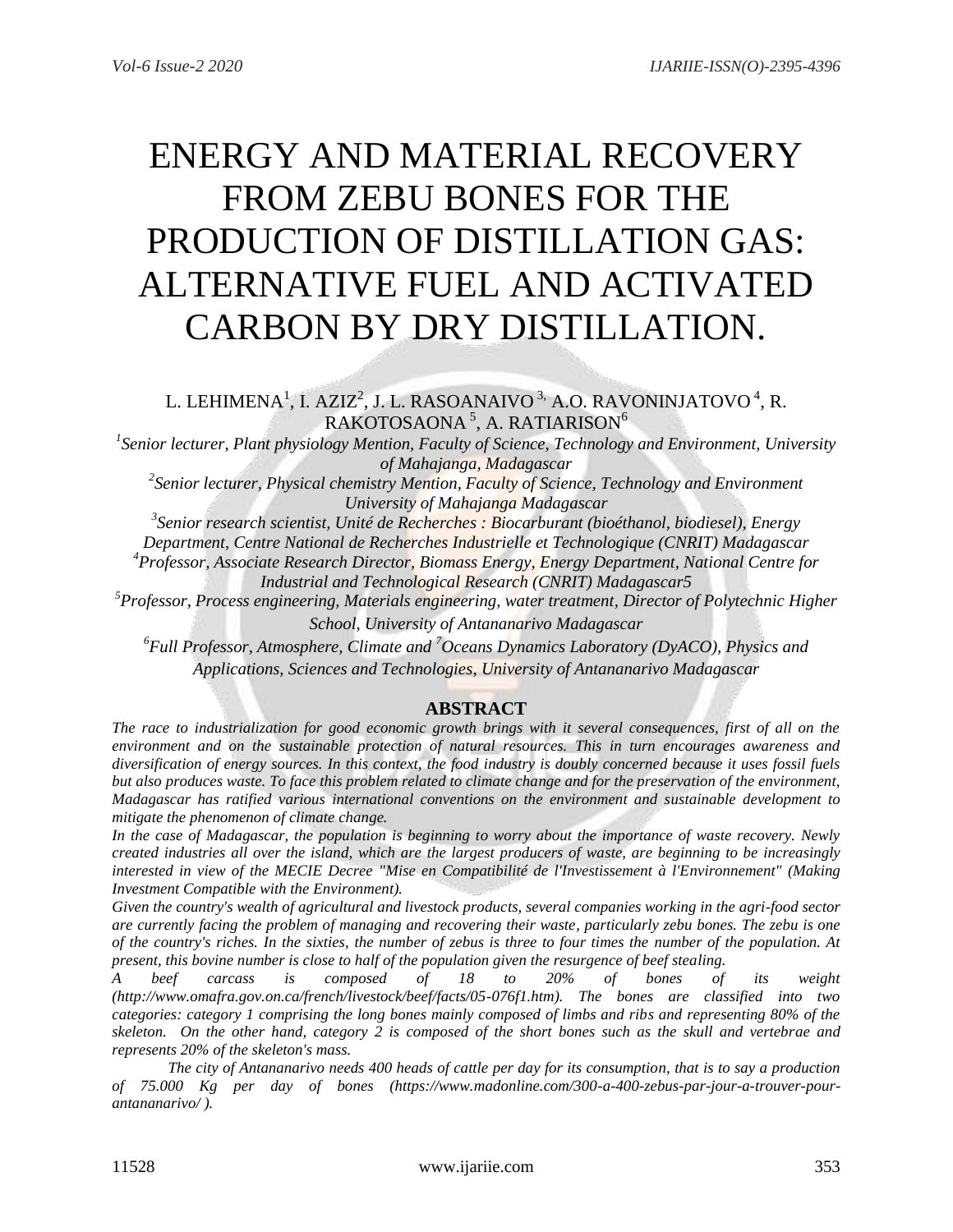*The purpose of this research work is to find a technology allowing the energetic and material valorisation of these zebu bones. The result of the research has shown that the appropriate technology is dry distillation in order to achieve the aforementioned objective.*

*This research work includes respectively: a theoretical study in order to establish mathematical models of the thermal behaviour of the dry process distiller, the realization of the latter working with wood energy. The results of the various tests carried out showed that for 500 g of bone, we can obtain 288 g of bone charcoal with the same behaviour as activated charcoal, 9.88 l of flammable gas for 18 minutes that can be used as an alternative fuel to wood energy and 320 ml of pyrolytic juice that can be used for various purposes (medical, pharmaceutical).*

*The results of the economic and financial profitability evaluations of the project show the different advantages brought by the dry process distiller in several areas*

**Keyword:** *Dry process distiller, distillation gas, material and energy recovery, pyrroline juice, bone charcoal.*

## **1. INTRODUCTION**

Waste, whether from domestic, agricultural or industrial sources, is one of the unavoidable problems of the 21st century. Indeed, the increase in the world's population and its concentration in cities, as well as the development of industrial equipment and consumer goods generate large quantities of residues. Waste therefore follows man as the shadow of his presence. Garbage is the traces of his life and technical waste is the traces of his activities. In view of the potential nuisances and dangers conveyed by waste, its rational management and reduction have become essential to preserve the environment and the future of future generations. Faced with this situation, we are currently witnessing the emergence of various research activities into innovative techniques for recovering the energy contained in waste, transforming and/or recycling it.

In Madagascar, particularly in the large cities, the problem of waste management is one of the major concerns of most municipalities, both socially and financially. In this context of waste management, animal waste such as zebu bones are added.

The agri-food company SAVA called "Société Agricole de Valorisation Alimentaire", located in Analakely in the center of the urban municipality of Antananarivo, works in the field of meat processing (pork, meat). This activity generates a lot of agro-food waste creating not only a congestion in the freezer of the said society but also an increase in its consumption of electrical energy. This constitutes an additional burden for the company

Several experiments around the world, supported by scientific studies, have demonstrated the feasibility of recovering waste of agri-food origin. According to these experiments, processes exist that allow society not only to reduce its various costs, but also to open up to other recovery activities.

In addition, energy production and other forms of recycling can be a source of income for the farmer or even the company and can thus contribute to the diversification of activities. In view of these issues, recycling agricultural products contributes to the recovery of organic waste and to the search for resources complementary to food production.

The city of Antananarivo needs 400 head of cattle per day for its consumption, i.e. a production of 75,000 Kg per day of bones. It is a potential renewable resource.

The purpose of this research work is to find an innovative technology allowing the energetic and material valorization of these zebu bones. Dry distillation is one of the most appropriate technologies to achieve this,

## **2. METHODOLOGIES**

#### **2.1. Study area: urban commune of Antananarivo, Madagascar**

#### **2.1.1. Geographical location**

The urban commune of Antananarivo is located in the center of the Antananarivo region and covers an area of 78 Km2. It contains an important agglomeration area and is limited by the districts namely:

- Antananarivo Avaradrano to the North and East
- Antananarivo Atsimondrano to the south and west
- Ambohidratrimo in the North and West

Being the capital of Madagascar, it is the point of convergence of the main national roads such as RN1, RN 2, RN 4 and RN 7 connecting the city with the other regions.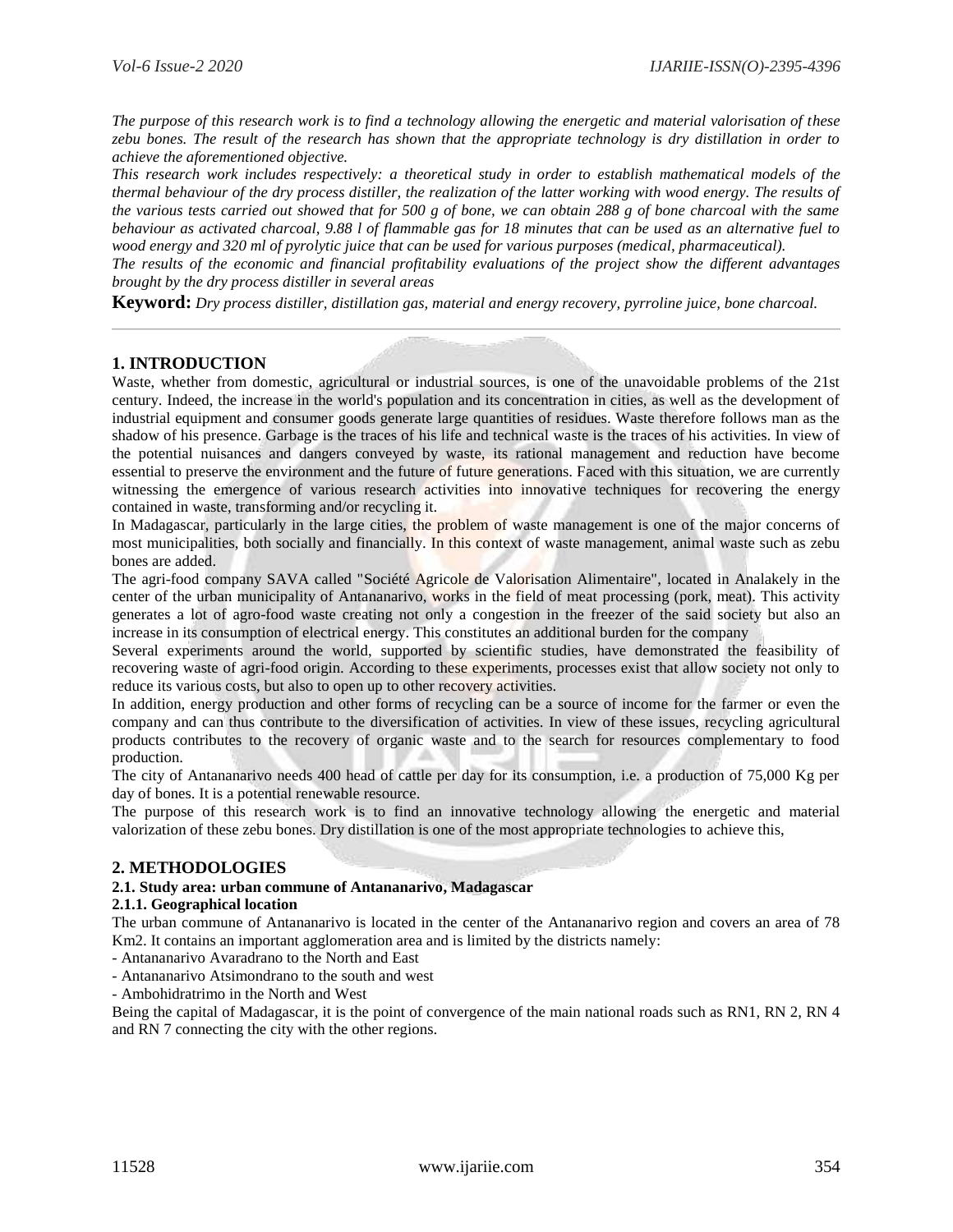

Figure 1: Map of the geographical location of the AUC

## **2.2. Activated carbon**

Activated carbon, also known as activated carbon or activated carbon, is a material made of carbon with porosities. It has the ability to fix and retain certain molecules in contact with it thanks to the pores. It generally has a large specific surface area which gives it the power of adsorption. Adsorption is a surface phenomenon by which molecules are fixed on the surface of the adsorbent by weak bonds, the production of activated carbon is divided into two important stages:

-Pyrolysis

-Activation of coal

#### **2.2.1. The properties of activated carbon**

Activated carbon is a non-hazardous carbonaceous product with a porous structure and a very large internal surface area. The chemical structure of activated carbon can be defined as a rudimentary form of graphite with an extremely porous amorphous random structure, with pores of various sizes, from molecular size to holes and crevices visible to the naked eye.

Activated carbon treatment is mainly based on a phenomenon called adsorption, in which molecules of a liquid or gas are trapped on the surface, external or internal, of a solid substance. Activated carbon has a very large internal surface area (up to  $1500 \text{ m}^2/\text{g}$ ) and is therefore an ideal material for adsorption. Activated carbon can be treated with chemicals to improve its properties for certain applications.

#### **2.2.2. Advantages and disadvantages:**

In this research work, activated carbon will be used for water clarification, so its use has different advantages and disadvantages:

#### Disadvantages:

-Powdered activated carbon is 2 to 3 times cheaper than granular carbon.

-Additional quantities may be added in case of accidental or temporary pollution peaks.

-Adsorption is rapid as a large part of the contact surface is directly available.

## Advantages:

-Activated carbon cannot be regenerated when mixed with hydroxide sludge.

-It is difficult to remove the last traces of impurities without adding a very large amount of powdered activated carbon.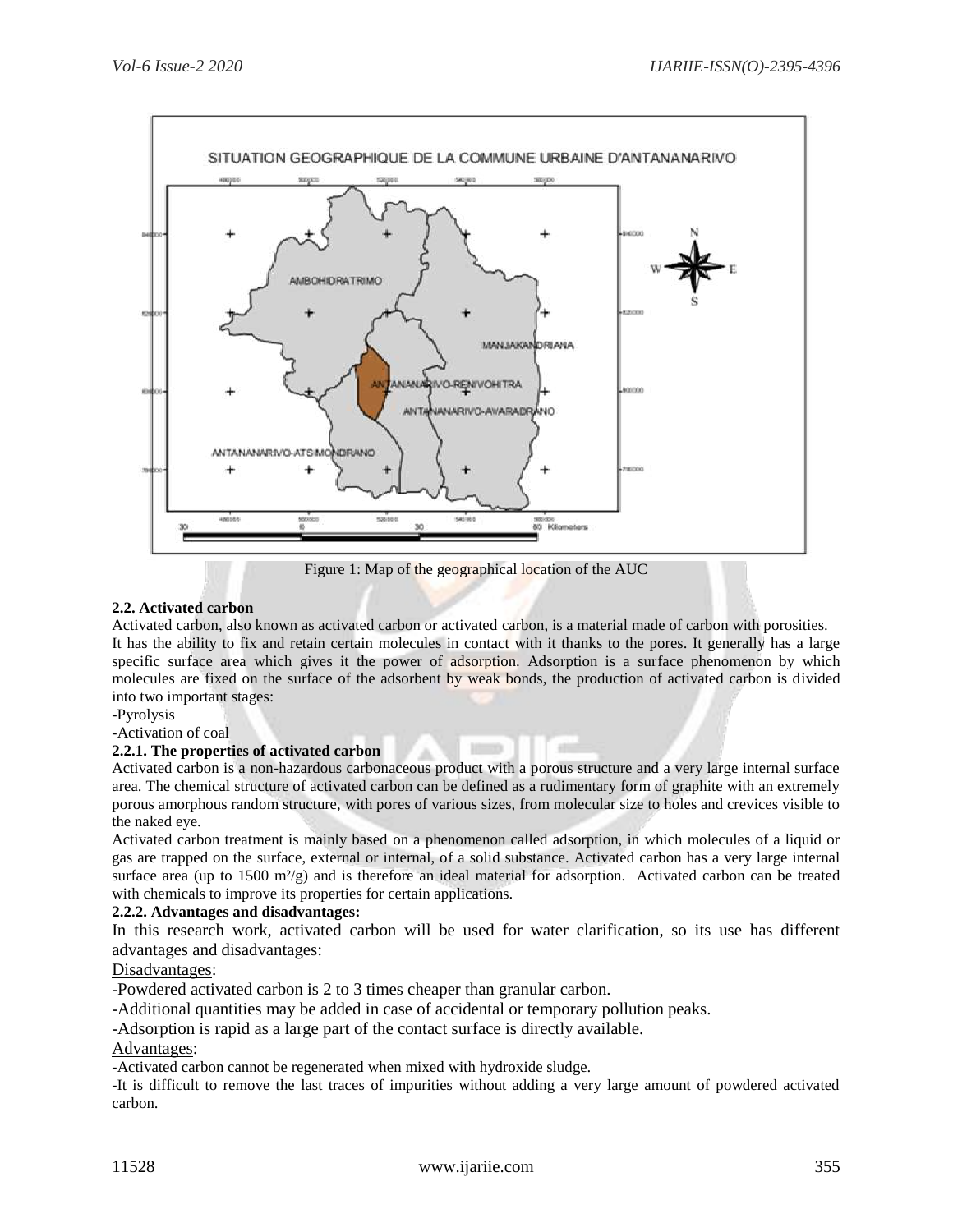-The detection of pollution peaks is problematic and its applicable concentration is limited to 80 mg. L-1 -their use requires only a reduced investment when the treatment consists only of a flocculation-settling stage

#### **2.3 Sources of activated carbon**

Currently, several technologies exist but they differ from each other in terms of the raw materials they use to produce them:

- Vegetable coal

- Animal coal

#### **Vegetable coal:**

It comes from a production or any organic vegetable matter rich in carbon: the raw materials used in this manufacture come from: bark, wood pulp, coconut shells, peanut shells, olive pits, or from coal, peat, lignite, oil residues. It is the most widespread technology at present.

#### **Animal coal:**

It comes from the bones of fresh animals; fish bones are to be excluded.

It can be recycled and thus be used for several years. When it has lost its adsorptive power, it is treated with Sulphur acid to form superphosphate for soil fertilization.

#### **2.4 Uses of Activated Carbon**

Activated carbon is used in several areas in everyday life as listed below

Field of Medicine:

-It fights viruses and bacteria

-It whitens teeth

-Relieves stomach aches

Industry:

-Gold mining

-Manufacture of super-capacitors

-Hydrogen storage

-Industrial hygiene

Chemistry:

-Sugar decoloration

-Removal of oil from water

-Water discoloration

#### **2.5. Characteristics and origin of the raw material**

#### **Choice of raw material:**

When choosing the raw material used, it was necessary to know statistically the potential of the raw material. Several factors entered during this phase:

- Availability: Is the material available at all times or is its presence conditioned by other factors?

- Moral barriers: Since we are in the field of food and we are in a developing country, the question remains about food insufficiency.

- The value: Does the material have a remunerative value without transformation? since in the field of recycling the most important thing is that the source is something unusable or to be thrown away.

After several days of study the choice was made between: Bone and unusable meat.

The choice was quickly made on the "bone" since it answers the 3 factors posed above.

#### **Composition of the bone:**

Generally speaking, the bone is formed by mineral and organic matter.

Inorganic molecules represent two thirds of the bone mass. They are mineral salts such as calcium phosphates. Calcium salts give bone its hardness and strength. It contains about 60% carbon

Bone is therefore a "composite" material of great resistance.

#### **The yield and availability of raw materials:**

According to studies made in several documents a beef carcass is composed by 18-20% of bone of its weight. " http://www.omafra.gov.on.ca/french/livestock/beef/facts/05-076f1.htm "

The different types of bone can be categorized into two distinct categories

#### - Category 1 :

It classifies the long bones mainly composed of limbs and ribs; it represents 80% of the skeleton.

- Category 2:

It classifies the short bones with different forms composed by the skull, vertebrae etc., it represents 20% of the skeletal mass.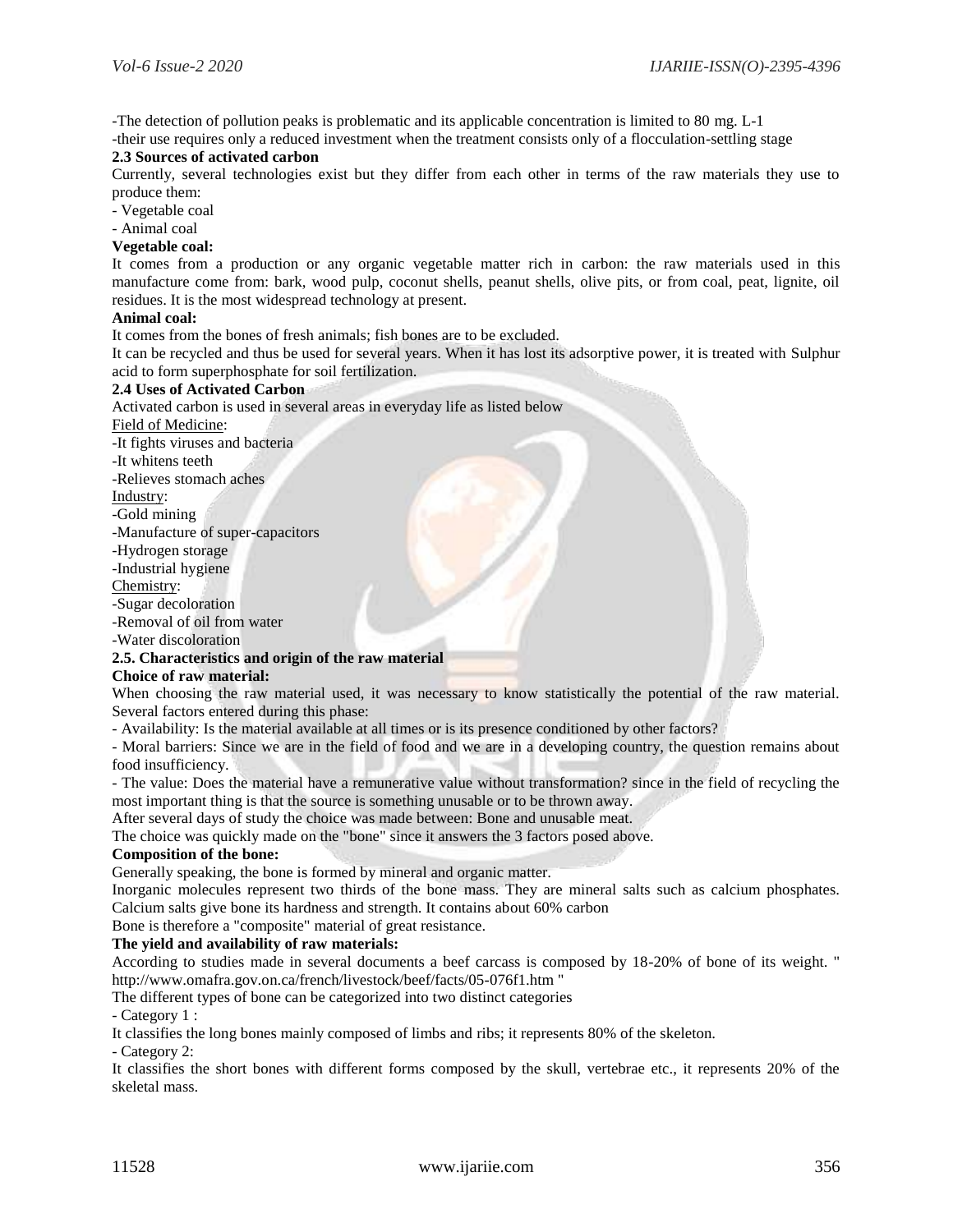In our study, the SAVA company uses 600 Kg of carcass per week to run the company. It represents 100 Kg of bones every week, including:

Table 1: Availability of raw materials

| categories 1 | 80Kg            |
|--------------|-----------------|
| categories 2 | $20 \text{ kg}$ |

During their transformation process the bones accumulate easily in the freezer and are almost to be thrown away because there are so many of them.

In 1 month, the company produces 400 Kg of bones or waste if we take it as the data above in table 1.

## **2.6. Principle of activated carbon production**

The different stages of animal coal production:

-Degreasing

-Pyrolysis

-Physical Activation

-Chemical activation

Bone degreasing:

The principle followed to degrease the bone is to boil it for a certain time to remove impurities on the bone and so that the pyrolysis can take place more quickly.

• Pyrolysis

Pyrolysis or calcination or carbonization is a high temperature process that creates pores or the area in which molecules will be blocked, as elements other than carbon leave pores in the carbon matrix when they carbonize.

Pyrolysis is the thermal decomposition of organic matter in an anaerobic environment.

It is the first stage of thermal transformation after dehydration.

It allows the production of a carbonaceous solid and oil and gas, the proportion of the three different compounds depending on the temperature.

Activation of activated carbon:

Activation is divided into two distinct stages:

- Physical activation:

New combustion with thermal shock (at 900 to 1,000 °C) it increases the adsorption surface of the carbon. This process produces a narrow pore carbon.

- Chemical activation:

Put the carbon in contact with phosphoric acid at a temperature of 400-500 C. This process gives a coal with larger pores.

#### **2.7. Physical and chemical conditions**

Due to its varied origins and manufacturing processes, activated carbon is known for its

To be a material of heterogeneous structure and composition. In order to better define its properties, different techniques

#### **Structure**

Thus, the structure of activated carbons can be likened to an assembly of hexagonal and pentagonal sheets, comparable to crumpled paper. This structure explains the large surfaces developed by activated carbons.

#### **Texture**

The texture of a solid is defined by the porous structure and the specific surface.

This porous structure is at the origin of the large surface area developed by activated carbons and these textural parameters can be determined from the isotherms of physical adsorption of an inert gas on this solid.

#### **The adsorption:**

Adsorption is a physical phenomenon where a solid is used to remove a soluble substance from water. In this process, activated carbon is the solid. Activated carbon is produced specifically to cover a very large internal surface area (between 500 and 1500 m2/g).

That is to say 5 g of activated carbon can cover three football pitches.

## **The specific surface:**

The specific surface area is the total surface area per unit mass of the product accessible to atoms and molecules. It is thus a matter of considering the entire surface of each particle, including porosity.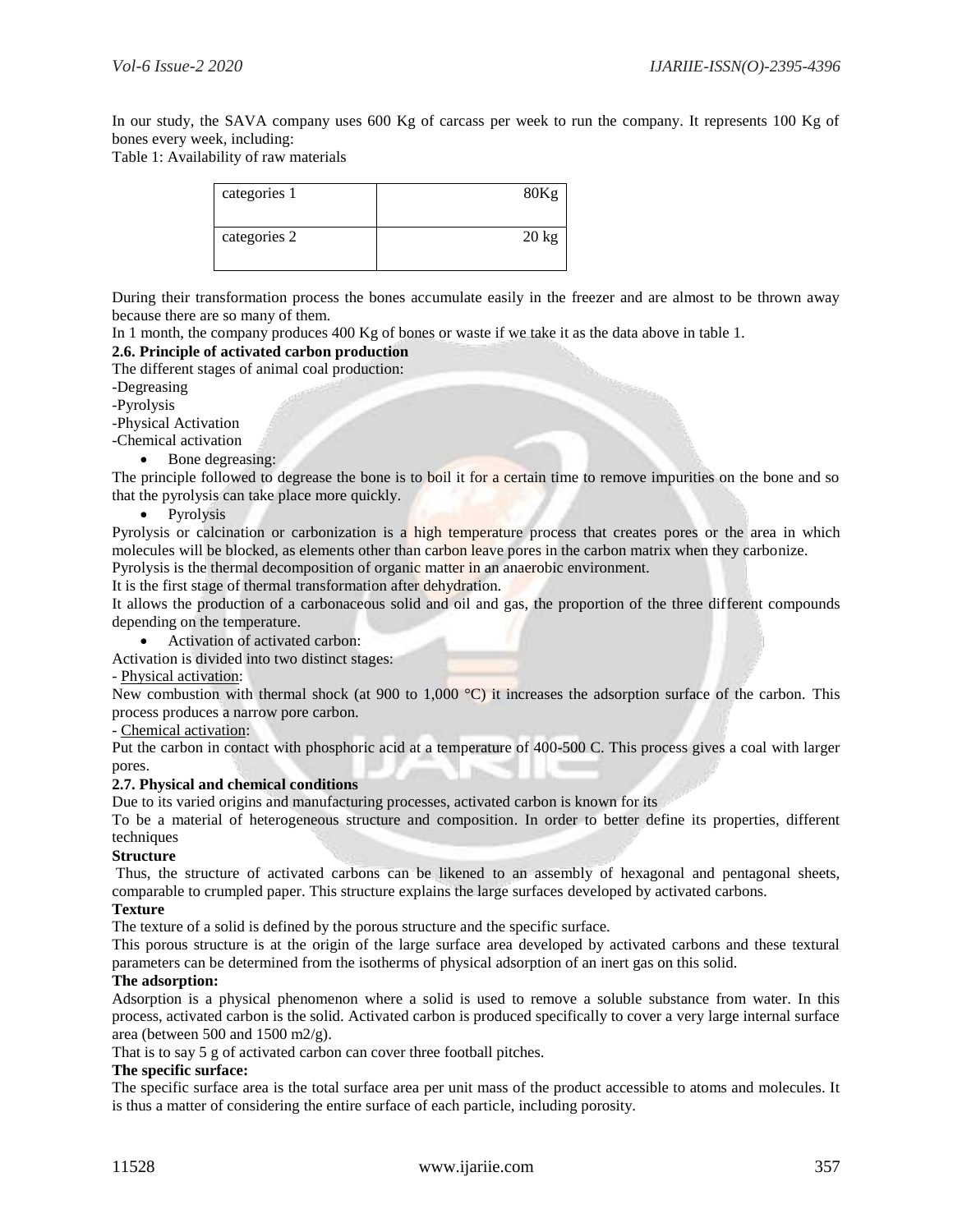The physical principle, recognized for the determination of the mass surface area, is based on the adsorption of gas at low temperature. Knowledge of the specific surface area is of great use in the production of activated carbon. It can be experimentally known from the B.E.T. method. "These authors have shown that there is a relationship between the quantity of gas adsorbed per unit mass of the solid studied, the equilibrium pressure, the temperature, the nature of the gas and that of the solid itself. »

The formula for knowing the specific surface area is given by the following formula:

 $S=n$  Sm.

Or:

S= Total sample area= Specific surface area in  $m2/g$ 

 $n =$  number of gas molecules adsorbed in a monolayer

Sm = surface area of a gas molecule.

 $S = [(6.1023, Vm / 22214) Sm] / mass of the sample$ 

**2.8. Optimizing the furnace to raise the temperature**

## **Principle and purpose of insulation**

In order to increase the carbonization temperature in the crucible, it was noted that radiation losses are significant. It is necessary to insulate the system to reduce the heat losses present.

The principle consists in coating the furnace with an insulating material capable of considerably reducing heat loss. The aim is for the system to reach 800-900 °C in the crucible.

To achieve this goal (800 - 900°C), good insulation is required, usually using the chosen material such as glass wool or stone wool (specific for high-temperature industries).

#### **Stone wool:**

Stone wool protects against cold and heat, and stores the ambient temperature in a certain way. It also allows significant savings in heating costs. Stone wool is the guarantee of a healthy and pleasant (and advantageous) indoor atmosphere and is a natural product with remarkable properties:

- low thermal conductivity  $(0.033 - 0.045 \text{ W/(m-K)})$ 

- Optimum heat absorption capacity  $(870 \text{ J/(kg-K)})$
- Permeable to water vapor (diffusion resistance  $\mu$ : 1-2)
- Resistant to mold, mildew, rot and vermin
- Non-combustible and high melting point (> 1'000 degrees Celsius)

## **3. RESULTS**

#### **3.1. Conduct of the tests**

The test took place as the device was completed.

In the first trial, no distillation column was used, just the lid was closed so as not to dissipate too much of the foul odour from the experiment.

During the 2nd trial, the manufacture of a distillation column was necessary after the knowledge of a by-product that could be recovered. The column was quickly built up using an unused gutter slice.

It was easily deformed under the action of heat but the by-product was more or less recovered.

For further tests, a distillation column and a solid condenser were built for the prototype and the system worked well.

#### **3.2. Results of each test :**

The following table 2 summarizes the results obtained during the various trials of charcoal production: Table 2: Test results

| <b>Tests</b>   | <b>Nature</b>      | <b>Initial mass</b><br>(g) | Final<br>mass(g) | Quantity<br>of coal<br>(kg) | <b>Start</b><br>(testing) | End<br>(testing) |
|----------------|--------------------|----------------------------|------------------|-----------------------------|---------------------------|------------------|
| 1 er           | Category 1         | 650                        | 255              |                             | 10h15                     | 11h30            |
| $\gamma$ ème   | Category 2         | 950                        | 350              | 3,8                         | 10 <sub>h</sub>           | 12h              |
| $2$ ème        | Category 1         | 650                        | 360              | 3,8                         | 10 <sub>h</sub>           | 12h30            |
| ⊿ème           | Category $(1 + 2)$ | 1 300                      | 460              | 3,5                         | 11h                       | 13h30            |
| $\epsilon$ ème | Category 1         | 500                        | 300              |                             | 10 <sub>h</sub>           | 12h              |

This table gives the results of the five tests carried out. It highlights for each test: the duration of the experiment, the categories of bones treated, the mass of sample and the weight of charcoal used. For the first test, the equipment is not yet complete:

11528 www.ijariie.com 358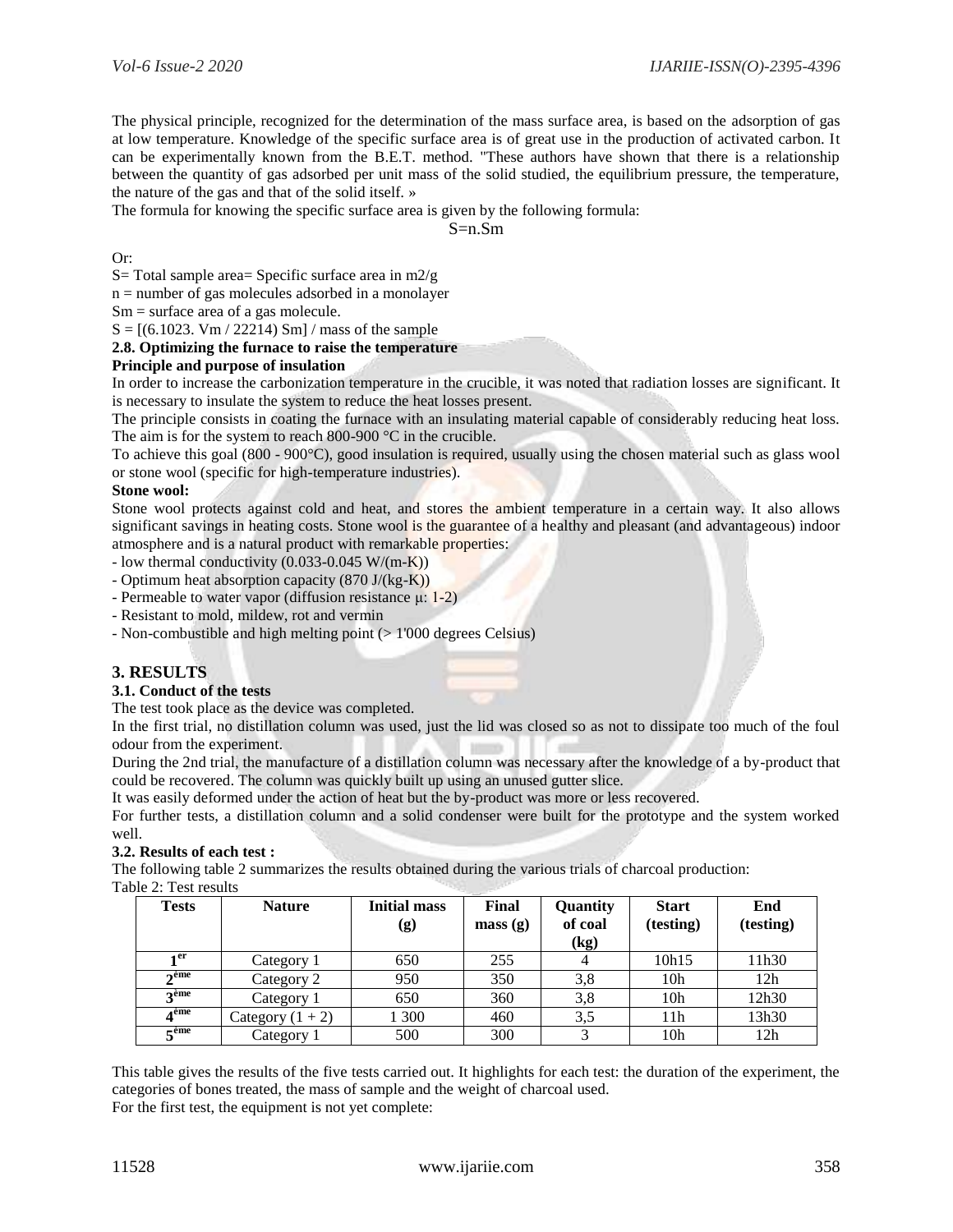We used it:

- a manual fan to reach the temperature of 700°C and a yellow-orange colored smoke was observed, accompanied by an odour emission. The yellow-orange gas is called carbonaceous hydrogen gas.

We obtain oil, seen on the lid, the pyrolytic liquid, which is used for traditional medicine.

The product obtained is not very homogeneous, i.e. part of the bones is not well cooked.

#### **The second attempt:**

During this test, after the presence of an oil on the lid, it was necessary to make a distillation column with a gutter, i.e. tinplate.

The condensation was done manually by cooling the condenser with a sponge.

- The dark brown pyrolytic liquid, but also another very viscous beige liquid from the bone marrow was collected.

- The heat passing through the distillation column is very high, since the column that was made up was completely damaged, even though it still resisted until the end of the experiment, but could no longer be used.

#### **The third attempt:**

From this third test, the system was completely made up as described previously as:

- The distillation column was made with a black body, in order to avoid its deformation in contact with a very high temperature.

- The improvement of the condenser, so that the heat exchange taking place in the condenser only takes place by activating the tap water.

- Increasing the cooking time.

- It has been noted that the majority of Category 1 bone by-products are pyrolytic juices.
- Increasing the cooking time has made it possible to homogenize the bone charcoal.

#### **The fourth attempt:**

It was from this test that we started to insulate the furnace:

- We completely filled the crucible and the whole height of the distillation column, to know its real capacity and the ideal quantity of bone to put for the best possible yield.

- Simultaneous use of the manual fan and an electric fan delivering  $150 \text{ m}^3$  of air/ h, i.e. use of a constant source.

- Only part of the bone quantity has been processed and the ideal quantity is therefore 500 g.

- The temperature of 900 C was reached and maintained for 2 hours.

#### **3.3 Post-production control tests**

The following curve represents the variation of temperature versus time during the bone activation and gas recovery process- At the start of the fire, the temperature is 23°C,

- The appearance of flammable gas is observed at the surrounding temperature: 700°C.

- At 800°C, one can easily notice the presence of a 2-hour stage, corresponding to the characteristic temperature of the activation of an activated carbon.



Figure2: Evolution de la température

At the end of the various distillation tests of 500 g of raw bone, we have recorded in the following table the quantities of activated bone produced.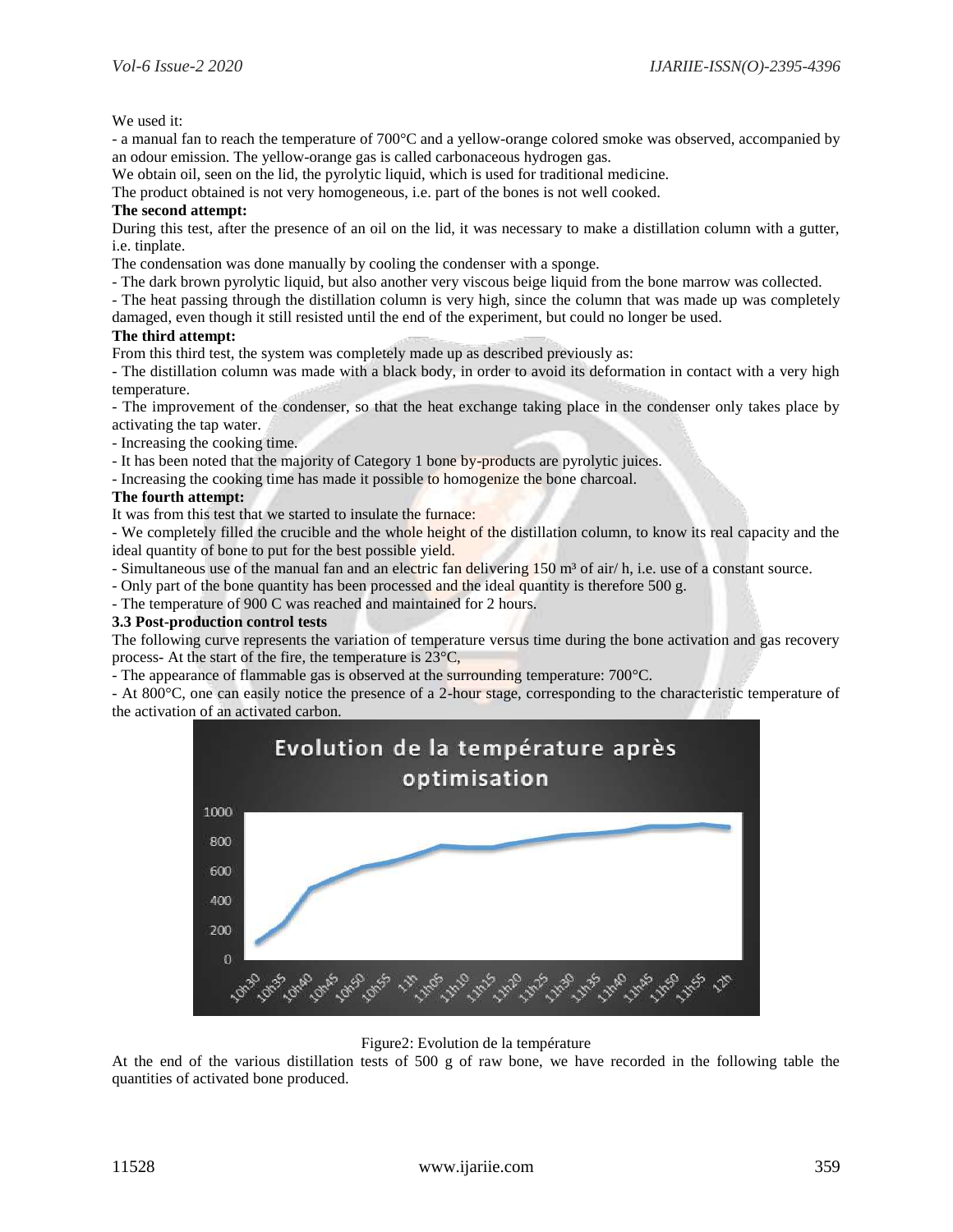## Table 3: Quantities of bone charcoal

| Number of distillation tests |     |      |     |     |     |
|------------------------------|-----|------|-----|-----|-----|
| Weight of bone (g)           | 500 | 500  | 500 | 500 | 500 |
| Bone charcoal (in g)         | 295 | 278. | 280 | 289 | 260 |

This table shows the evolution of the charcoal obtained for the five tests carried out. For the five tests carried out, the average mass of bone charcoal was obtained as follows:

average mass of bone charcoal (g)=1402/5=280.4 g

For 500 g of bone, we will have 205 g of bone charcoal with the same behavior as activated charcoal.

## **3.4. Bone charcoal efficiency test**

#### **a) Roles of the form of activated carbon:**

Several documents state that the finer the molecules of activated carbon, the more its adsorption surface does not increase any more.

To prove this hypothesis, three (3) different forms of bone charcoal were taken, one of which is in its natural form, a second granular sub-form and finally another powder sub-form.

In this experiment, the measurements taken will be the same:

Alcohol: 200 ml

Activated carbon: 25 g

Exposure time: one night

## **Results**:

The hypothesis was demonstrated since the alcohol, which initially turned orange, was transformed into a transparent solution comparable to the water in the solution where the powdered coal was found.

Therefore, the finer the carbon is in the form of fine molecules, the greater its adsorption capacity.

#### **b) Bone charcoal in the role of filtration:**

In frequent use, but also in its use, activated carbon is used for the filtration of a solution and for deodorization. Therefore, in the test that follows, we will test its ability to filter the alcohol solution to be cleaned.

First, we will take the same measurements for each one:

-Bone charcoal: 15 grams.

# -Alcohol: 250 ml

# **Results Achieved**:

The figure shows the filtration stage and the results obtained after the solution has passed through the filter.



#### Figure3: Step and result of the filtration process

In Figure 2, we can see that the alcohol that has just been filtered becomes visually very clean like water. In addition, it can be seen that even the smell of alcohol disappears, i.e. the alcohol becomes odourless. This confirms that the deodorization hypothesis has been proven.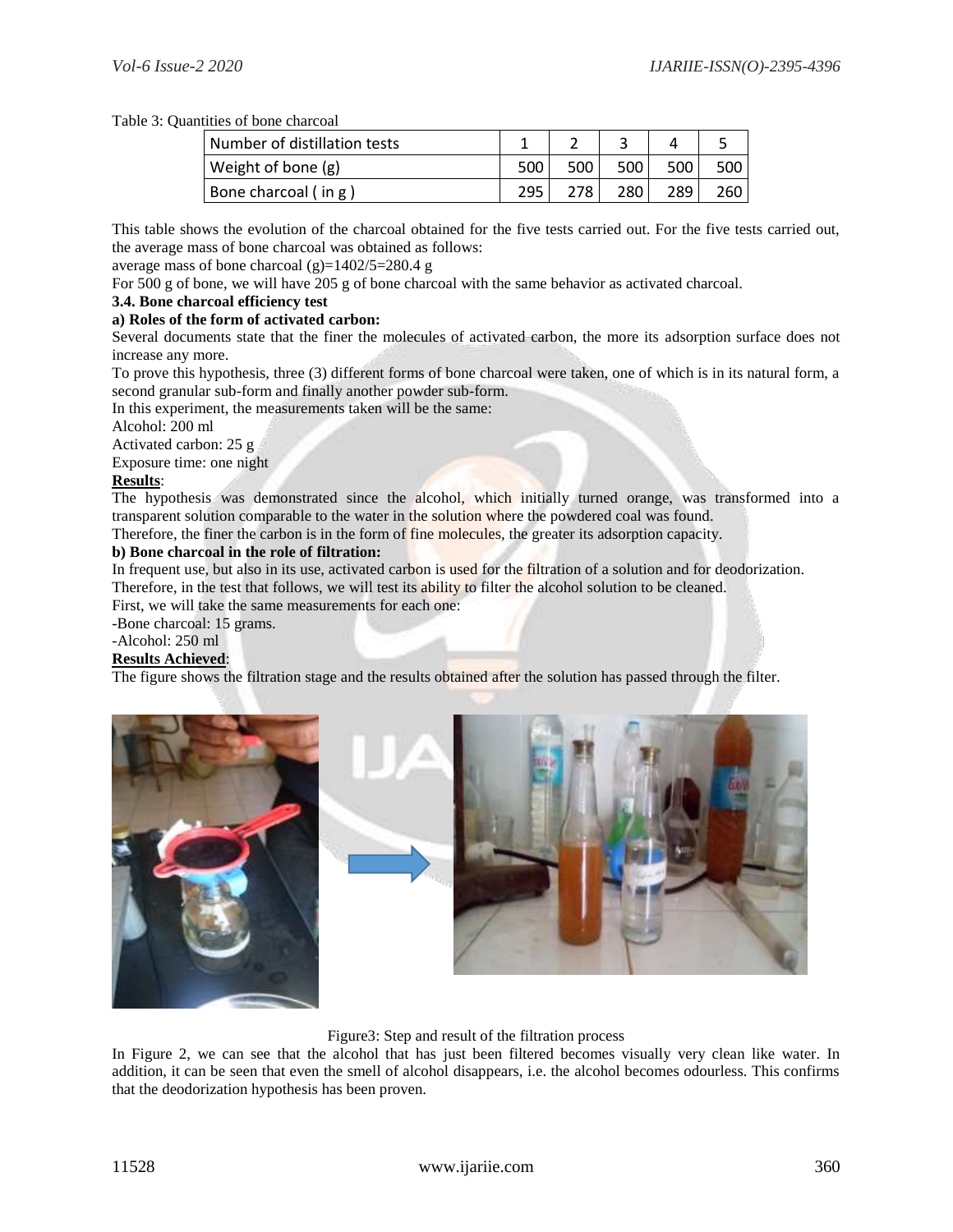#### **3.5. Demonstration on the specific surface**

As seen previously, activated carbon has the ability to adsorb. This capacity is measured using the technical method of B.E.T. (Brunauer, Emmet and Teller). However, this experiment is not possible due to a lack of material and financial means.

Therefore, in order to know the specific surface of the bone charcoal, we will proceed by the observation test and visual comparison to know its efficiency.

#### **The principle of the test is simple:**

Carbon black is an activated carbon with a specific surface of 120  $m<sup>2</sup>/g$ , which is easily found in chimneys and especially on the bottom of pots.

We will therefore compare the effect of carbon black and bone charcoal in a solution to be cleaned, here in the test, of the alcohol residue at 02° Alcohol.

We will put in the test the same values for each, that is to say:

-Mass of charcoal: 20 grams.

-Alcohol: 200 ml

-Observation time: one night

-The activated carbons will both be powdered.

-The same solution

It should be pointed out that even when the solution is put to rest, no settling phenomenon occurs.

## **Results obtained:**

After several hours of rest, the solution cleaned itself thanks to the effects of the activated carbon. We notice on the pictures a cleaned alcohol shown in figure (17).

Thus, according to the data, the carbon black has a specific surface area of 120 m<sup>2</sup>/g. When viewing the results, it can be seen that the bone charcoal has a better cleaning power since with the same time allowed, the solution to be cleaned is clearer in the one where it was used.

It can be estimated that bone charcoal has a specific surface area of  $400 \text{ m}^2/\text{g}$ .



Figure4: Comparison of the two coals (on the left the bone charcoal)

#### **3.6. Gas recovery tests**

After dry distillation of the bone, the by-products from this distillation are of two types: solid and liquid.

One can have activated carbon and distillation gas or Rano Mena.

As a matter of principle, priority is given to by-products that can be used to produce energy.

## Objectives of the trials:

The aim of the experiment is to determine the potential of the distillation gas if it has a real plus in production:

- The gaseous by-products (distillation gas) of bone can be used as an additive for the dry distillation of raw bone, reducing not only the consumption of charcoal for its transformation but also the emission of greenhouse gases harmful to the environment.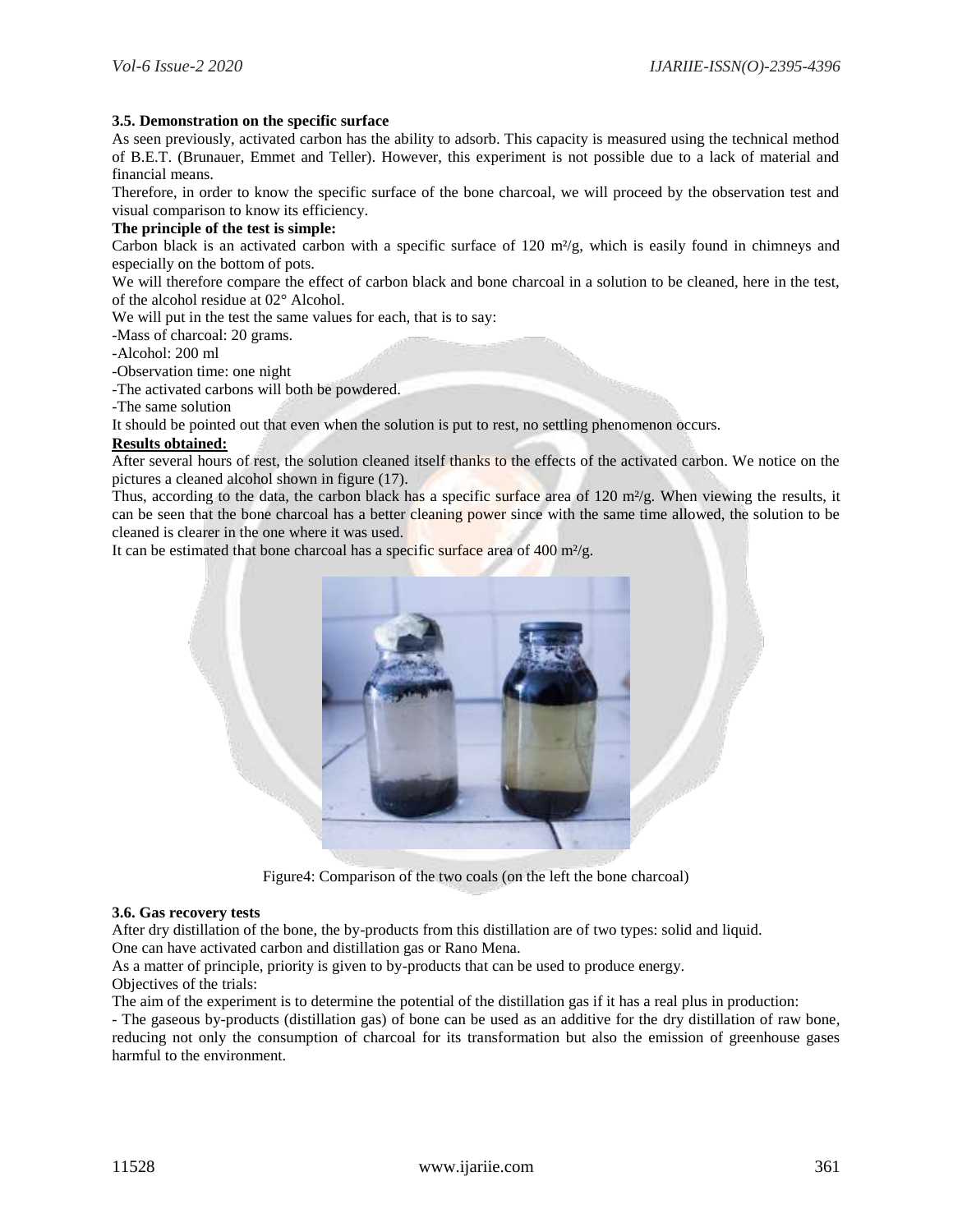#### **3.6.1. Distillation Gas Recovery Sequence**

#### **Methodological approach:**

To be able to determine the volume of distillation gas rejected at each dry process distillation process, our approach consists of the following steps:

Step One:

Start the charcoal production process but using the tap instead of the distillation column.

Second step:

Look for a standard flask;

Fill with tap water;

Measure the volume of water filling this balloon;

Third step:

Start the distillation by lighting the fire;

Record the flammable temperature of the gas.

Record the flammable temperature of the gas.

Take several readings of the filling time of the standard flask as a function of temperature.

#### **Test results:**

| Tests No. | Bone mass $(g)$ | Bone charcoal Distillation | gas        | Flammability |
|-----------|-----------------|----------------------------|------------|--------------|
|           |                 | mass(g)                    | volume (1) | time (min)   |
|           | 500             | 280                        | 10,01      | 20,01        |
|           | 500             | 280                        | 9,04       | 21,02        |
|           | 500             | 276                        | 9,54       | 19,02        |
|           | 500             | 276                        | 9,45       | 19,01        |
|           | 500             | 288                        | 11,4       | 21,9         |
|           |                 | 280                        | 9,888      | 20,192       |

This table summarizes the results of the different distillation tests on zebu bones. It highlights that for a well-defined mass of bone, the quantity of bone charcoal is about 56%, i.e. a little more than its initial mass. The flammability time for the different tests carried out varies around 20 minutes on average.

In short, for a bone mass of 500 g, we were able to obtain 280 g of bone charcoal, 9.88 l of flammable gas for an average duration of 20 minutes.

#### **4. DISCUSSION AND CONCLUSION**

The aim of this research work is to find a solution to get rid of zebu bones, waste from the activities of the agroindustrial company SAMVA. These bones are a nuisance in the company's refrigerator and disrupt the smooth running of their daily activities. Faced with this problem, the search for a solution is a priority. Questions arise among others:

-Is energy and material recovery the appropriate solution to solve the problem of the said society?

The three principles of waste recovery are:

-reduce

-reuse

-recycle

Taking this principle into account, we can say that first of all, zebu bones have been reduced because the fact of transforming them into bone charcoal has led to the reduction of the volume of waste in society. Bone charcoal is a new and much sought-after product for water treatment. In addition, gas was also obtained that could be used as a new source of energy, an alternative to wood energy. In short, recovering these zebu bones in the form of energy and new material is the appropriate solution for the SAMVA company, the object of this research work.

#### **5. REFERENCES**

1. Alphonse Chevallier, le charbon, son emploi dans l'assainissement des eaux et à divers usages économiques, **p**22

2. HUU ANG DUO, 1974 in RAMAMPIHERIKA,1997

3. LEDUC, 1986 in RAMAMPIHERIKA, 1997

4. Madagascar Matin, Exportation de charbon de bois-La position controversée du MEEF mise à nue

5. Montagne P et al, 2010, Arina, le charbon de bois à Madagascar : entre demande urbaine et gestion durable. Antananarivo, Cite, 187 p.

6. [\(http://www.omafra.gov.on.ca/french/livestock/beef/facts/05-076f1.htm\)](http://www.omafra.gov.on.ca/french/livestock/beef/facts/05-076f1.htm).